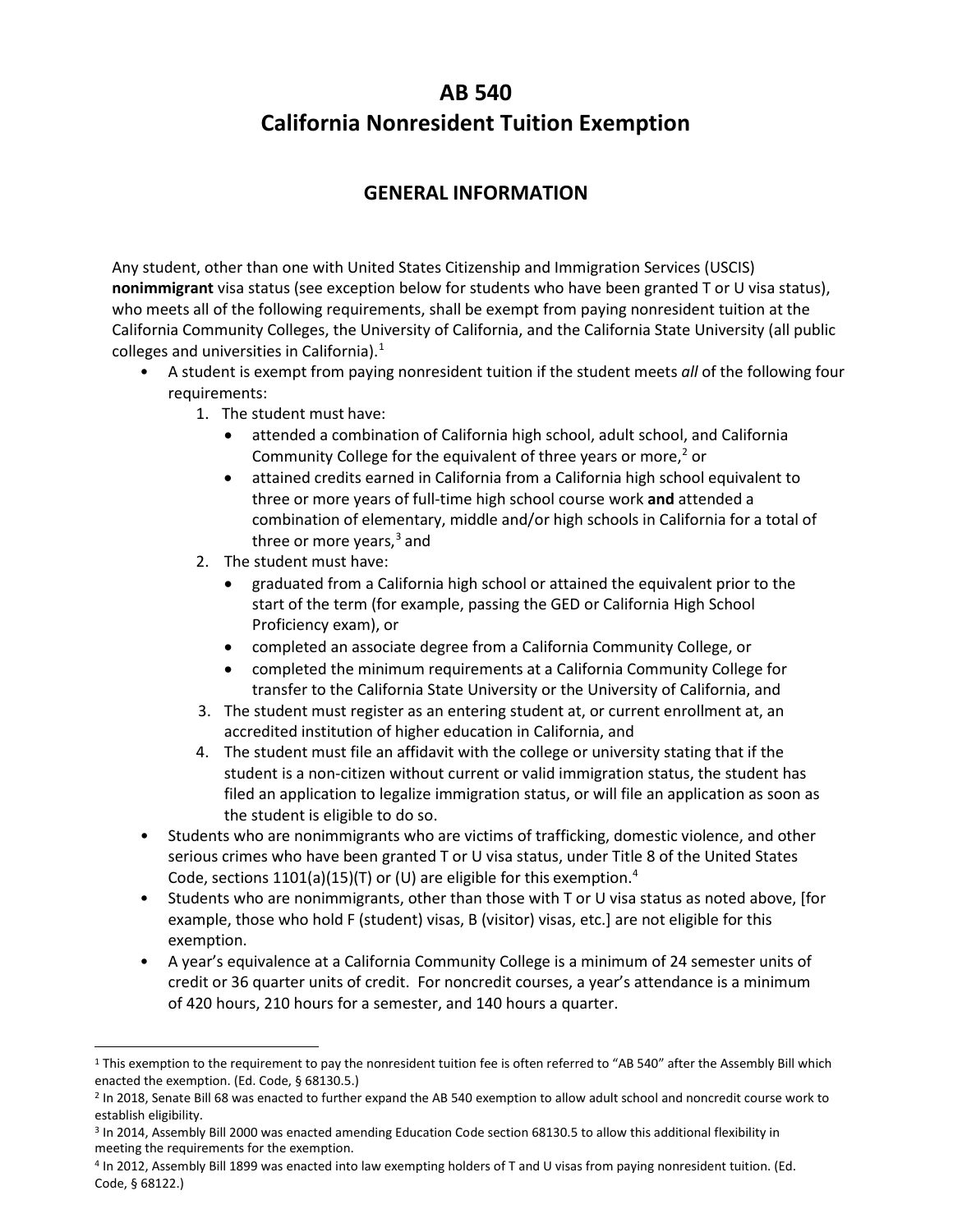- The accumulation of credit and/or non-credit in any academic year shall be calculated in reference to a year's equivalence. Partial completion in an academic year is allowed. (Example: 12 units of credit courses in an academic year is equal to a semester for purposes of determining eligibility.)
- Attendance in credit courses at a California Community College towards the attendance requirements shall not exceed two years of full-time attendance.
- The student must file an exemption request including a signed affidavit with the college that indicates the student has met all applicable conditions described above. Student information obtained in this process is strictly confidential unless disclosure is required underlaw.
- Students eligible for this exemption who are transferring to another California public college or university must submit a new request (and documentation if required) to each college under consideration.
- Nonresident students meeting the criteria will be exempted from the payment of nonresident tuition, but they will *not* be classified as California residents. They continue to be "nonresidents".
- The California Dream Act extends Cal Grant A and B Entitlement awards, Cal Grant C awards, the California Promise Grant (formerly known as the BOG fee waiver), Chaffee grants, and institutional financial aid to students that meet these criteria as well as the applicable criteria for eligibility for specific types of financial aid.
- AB540 does not provide federal student financial aid eligibility for undocumented students. These students remain ineligible for federal financial aid.

## **PROCEDURES FOR REQUESTING THIS EXEMPTION FROM NONRESIDENT TUITION**

**California Community Colleges:** Complete the form entitled California Nonresident Tuition Exemption Request. Submit it to the Admissions Office at the community college where you are enrolled or intend to enroll. You may be required to submit additional documentation. Call the college Admissions Office if you have questions.

**University of California**: The University of California (UC) campuses each have their own nonresident tuition exemption application and affidavit forms. Requests are not to be submitted until you have been admitted to a UC campus and have filed both a Statement of Intent to Register and also a Statement of Legal Residence. For campus-specific instructions regarding documentation and deadline dates, contact the campus personnel knowledgeable about AB 540 classifications: <http://undoc.universityofcalifornia.edu/campus-support.html>

**California State University:** Complete the form on California Nonresident Tuition Exemption Request. Contact the Office of Admission and Records at the CSU campus where you are enrolled or intend to enroll for instructions on submission, deadline information, and additional requirements. You will be required to submit final high school transcripts and appropriate records of high school graduation or the equivalent, if you have not done so already. Call the Office of Admissions and Records at the campus if you have questions.

Rev. 2/18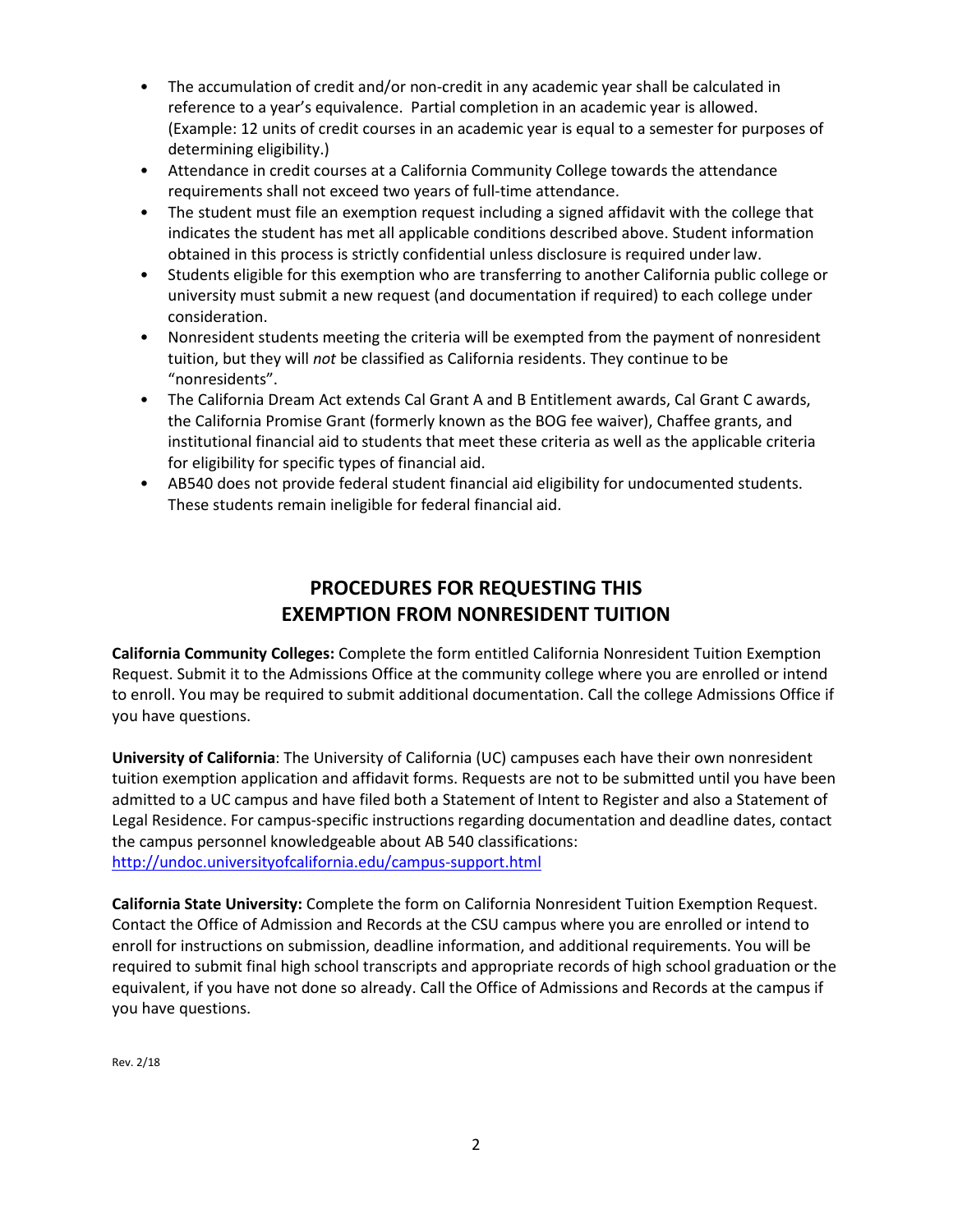## **CALIFORNIA NONRESIDENT TUITION EXEMPTION REQUEST FORM (AB 540 as amended by Education Code section 68130.5, Effective Jan. 1, 2018)**

### **INSTRUCTIONS**

Complete and sign this form to request exemption from nonresident tuition charged to nonresident students. Once determined to be eligible, you will continue to receive the exemption as long as you fulfill eligibility requirements or until the College or University no longer offers this exemption. Applying for this exemption does not alter your responsibility to pay, by the campus deadline, any nonresident tuition and associated fees that may be due before your eligibility is determined.

#### **APPLICATION**

I, the undersigned, am applying for the California Nonresident Tuition Exemption at

\_\_\_\_\_\_\_\_\_\_\_\_\_\_\_\_\_\_\_\_\_\_\_\_\_\_\_\_\_\_\_\_\_\_\_\_\_\_ (College or University) and declare that the

following apply to me.

#### **1.) Check one box only:**

 $\Box$  I have a current nonimmigrant visa (not including a T and U visa) as defined by federal law. *Nonimmigrants have been admitted to the U.S. on a temporary visa and include, but are not limited to, foreign students (holding F visas) and exchange visitors (holding J visas).*

 $\Box$  I have a current nonimmigrant visa and have been granted T or U visa status as defined by federal law.

 $\Box$  I do NOT have a current, nonimmigrant visa as defined by federal law.

*This includes, among others, U.S. citizens, permanent residents, DACA recipients, and individuals without current or valid immigration status.*

#### **2.) Select all items that apply to you from each column:**

| Column A |                                                                                                                                                                                                       | Column B |                                                                                                                                                                                                                                       |  |  |
|----------|-------------------------------------------------------------------------------------------------------------------------------------------------------------------------------------------------------|----------|---------------------------------------------------------------------------------------------------------------------------------------------------------------------------------------------------------------------------------------|--|--|
| ⊔        | attended a combination of California high<br>school, adult school, and community college for<br>the equivalent of three (3) years or more. <sup>5</sup>                                               | $\Box$   | I have graduated or will graduate with a<br>California high school diploma or have the<br>equivalent (i.e. California-issued GED, CHSPE).<br>I have completed or will complete an associate's                                         |  |  |
| ⊔        | I have three (3) or more years of California high<br>school coursework and attended a combination<br>of California elementary, secondary, and high<br>school of three (3) years or more. <sup>6</sup> |          | degree from a California Community College.<br>I have completed or will complete the minimum<br>requirements at a California Community College<br>for transfer to the California State University or<br>the University of California. |  |  |

<span id="page-2-0"></span> $5$  A year's equivalence at a California community college is either a minimum of 24 semester units of credit or 36 quarter units of credit. For noncredit courses, a year's attendance is a minimum of 420 class hours per year (a semester is equivalent to a minimum of 210 hours and a quarter is equivalent to a minimum of 140 hours). Full-time attendance at a California adult school is a minimum of 420 hours of attendance for each school year.

<span id="page-2-1"></span> $6$  This provision addresses both a coursework and an attendance requirement, which can both be satisfied in three or more years.